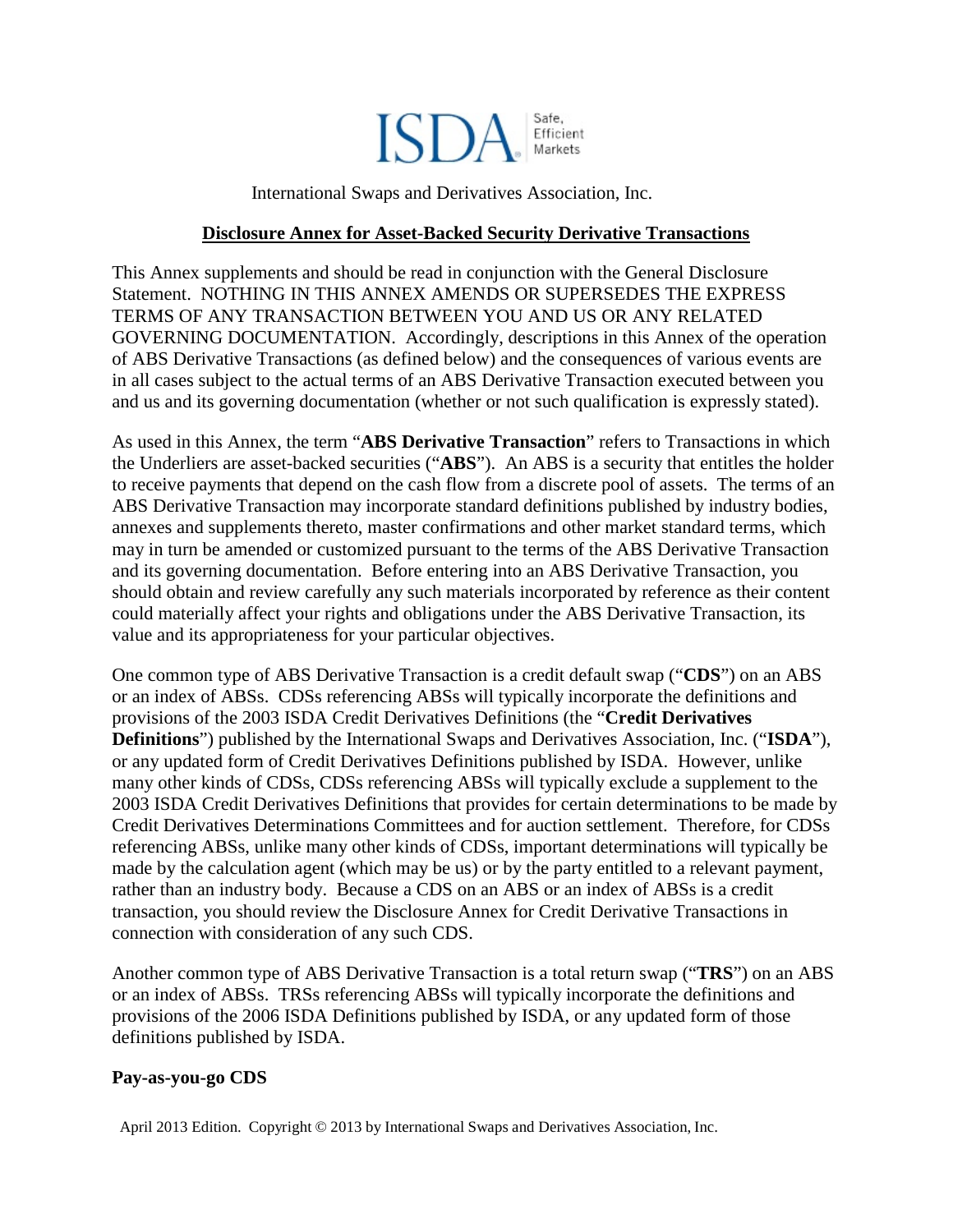"Pay-as-you-go" credit default swaps ("**PAUG CDS**") are a type of CDS developed for reference obligations that are ABSs. PAUG CDS may reference a single ABS or a portfolio of ABSs, sometimes in the form of a published index. ABSs may have complex structural features whereby the timing and amount of payments due to holders of a specific class of ABS are affected by the priority of payments among various classes of securities and the operation of coverage ratio, collateralization, and other structural tests. You should review carefully the governing documents of the reference obligation(s) of a PAUG CDS. The effectiveness of a PAUG CDS as a hedge of a particular ABS will depend on the extent to which the terms of the PAUG CDS reflect the structural features of the ABS and provide for possible contingencies that may affect the security.

PAUG CDS define a class of events related to the reference obligation and issuer as "floating amount events." Certain PAUG CDS may also define a second class of events as "credit events." Certain types of events may be both "floating amount events" and "credit events" under certain PAUG CDS, and certain PAUG CDS may allow for multiple settlement events to occur for a single reference obligation. If so specified under a PAUG CDS, the occurrence of a "credit event" may give rise to conditions to settlement and settlement obligations similar to those described in the Disclosure Annex for Credit Derivative Transactions under "Settlement Methods – Physical settlement." However, under other PAUG CDS, the mechanism for payments and settlement may differ significantly from that for other CDS transactions. Credit events under a PAUG CDS may include events not defined under the Credit Derivatives Definitions, such as the principal and interest payment shortfalls and writedowns that could constitute a floating amount event (as described below), as well as a ratings downgrade of the reference obligation below a specified ratings threshold.

The occurrence of a floating amount event may require the protection seller to pay certain "floating amounts" to the protection buyer determined by reference to certain principal payment shortfalls, writedown amounts with respect to principal, and interest payment shortfalls. The terms of a PAUG CDS may include as an additional floating amount event an "implied writedown" with respect to principal, an event which the calculation agent may determine has occurred if there is a deficiency in the current value of the assets available to make payments both on the reference obligation and all liabilities senior and pari passu to it.

The terms of a PAUG CDS may specify that interest shortfall payments are subject to a cap, which may be fixed or variable. For example, a fixed cap may be set at a level equal to the periodic protection premium owed by protection buyer to protection seller. If the PAUG CDS does not contain a cap on interest shortfall payments, the protection seller is exposed to the full amount of expected interest payments on the reference obligation and thus a greater degree of variability in the amount of the interest shortfall payments it may be required to make. Parties should note that interest shortfall amounts under a PAUG CDS may be determined by reference to an "expected interest amount", a quantity that is to be calculated without taking into account certain caps and other provisions found in the governing documents for the reference obligation that would limit, defer, extinguish or reduce the interest payments due.

Upon the occurrence of an event that is both a "floating amount event" and a "credit event", under certain PAUG CDS, the terms of the PAUG CDS may allow the protection buyer to elect which of the two settlement mechanisms described above, or to specify that a combination of the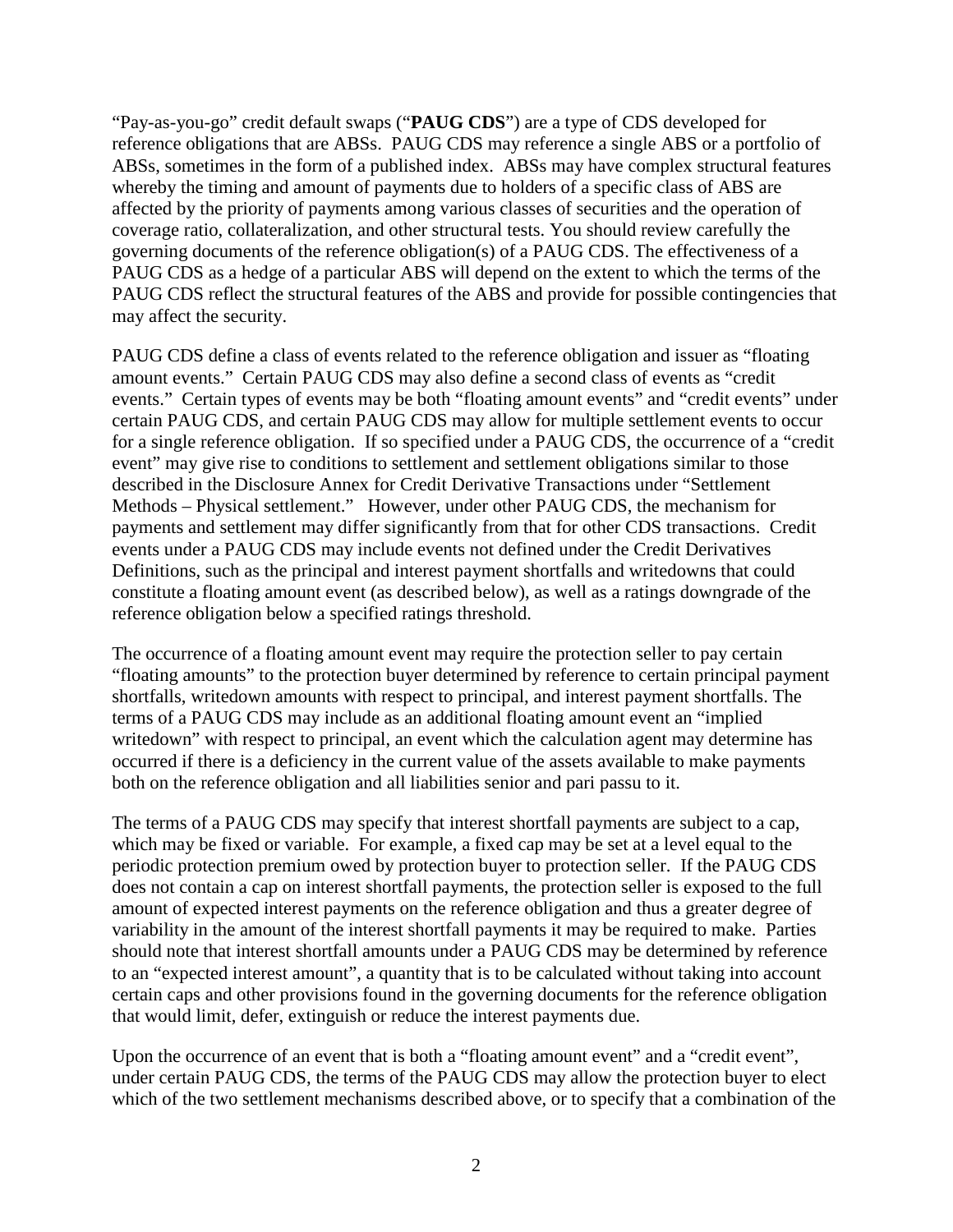two mechanisms, will apply. The terms of the PAUG CDS may specify that the protection buyer is obligated to reimburse all or part of certain payments to the protection seller if the related writedown or shortfall amounts are ultimately paid to holders of the reference obligation or if the reference obligation is written up or, if applicable, the calculation of the implied writedown shows that the overall deficiency in assets has decreased. A reimbursement payment may be required in circumstances in which the protection seller did not pay, and the protection buyer did not receive, the amounts being reimbursed. The protection seller under a PAUG CDS has credit exposure to the protection buyer in respect of such reimbursement amounts. The duration of this reimbursement obligation, as specified in the terms of the PAUG CDS, may differ from the period over which a holder of the reference obligation would be entitled to receive the corresponding reimbursement payments, and may continue for a period of one year or more beyond the termination of the protection provided to the protection buyer by the PAUG CDS. In order to trigger a reimbursement requirement, notice must be given to the protection buyer by the calculation agent or the protection seller within a specified time period.

Determination of the floating amounts and reimbursement amounts in relation to floating amount events, as well as satisfaction of the conditions to settlement in relation to certain credit events, may depend solely on the relevant servicer reports for the reference obligation being available and containing adequate information to enable the required calculations to be made. We can offer you no assurance that such reports will be available and contain adequate information. In particular, access to servicer reports may be limited if such reports are confidential and neither counterparty holds the related reference obligation. If a servicer report corrects information provided in a previous report and such corrections impact calculations made under a PAUG CDS, the terms of the PAUG CDS may provide for retroactive adjustments to be made (without accrued interest on the adjusted payments, unless otherwise specified in the terms of the PAUG CDS).

The amount of credit protection purchased or sold under a PAUG CDS on a specific ABS may be greater or less than the actual outstanding principal balance of such ABS, and in such instances the actual payment shortfalls, writedowns and reimbursements may be scaled up or down, as applicable, by a multiplier or "applicable percentage" in order to calculate the corresponding floating amounts and reimbursement amounts due under the PAUG CDS. In addition, the terms of the PAUG CDS may provide that floating amounts are only due and payable by the protection seller to the extent that the aggregate of all floating amounts calculated under the PAUG CDS exceeds a certain threshold, and that floating amounts cease to be due and payable by the protection seller when the aggregate of all floating amounts calculated exceeds a second, higher threshold.

Some PAUG CDS may include provisions granting voting or other control rights from the protection buyer to the protection seller; however, such agreement between the parties to the PAUG CDS is not binding on the issuer or trustee for the related ABS and may be subject to conditions and requirements. See the Disclosure Annex for Credit Derivative Transactions under the heading "A protection seller will not have the rights of a holder of a debt obligation (e.g., voting, participation in restructuring)".

## **ABS Derivative Transactions Referencing Mortgage-Backed Securities**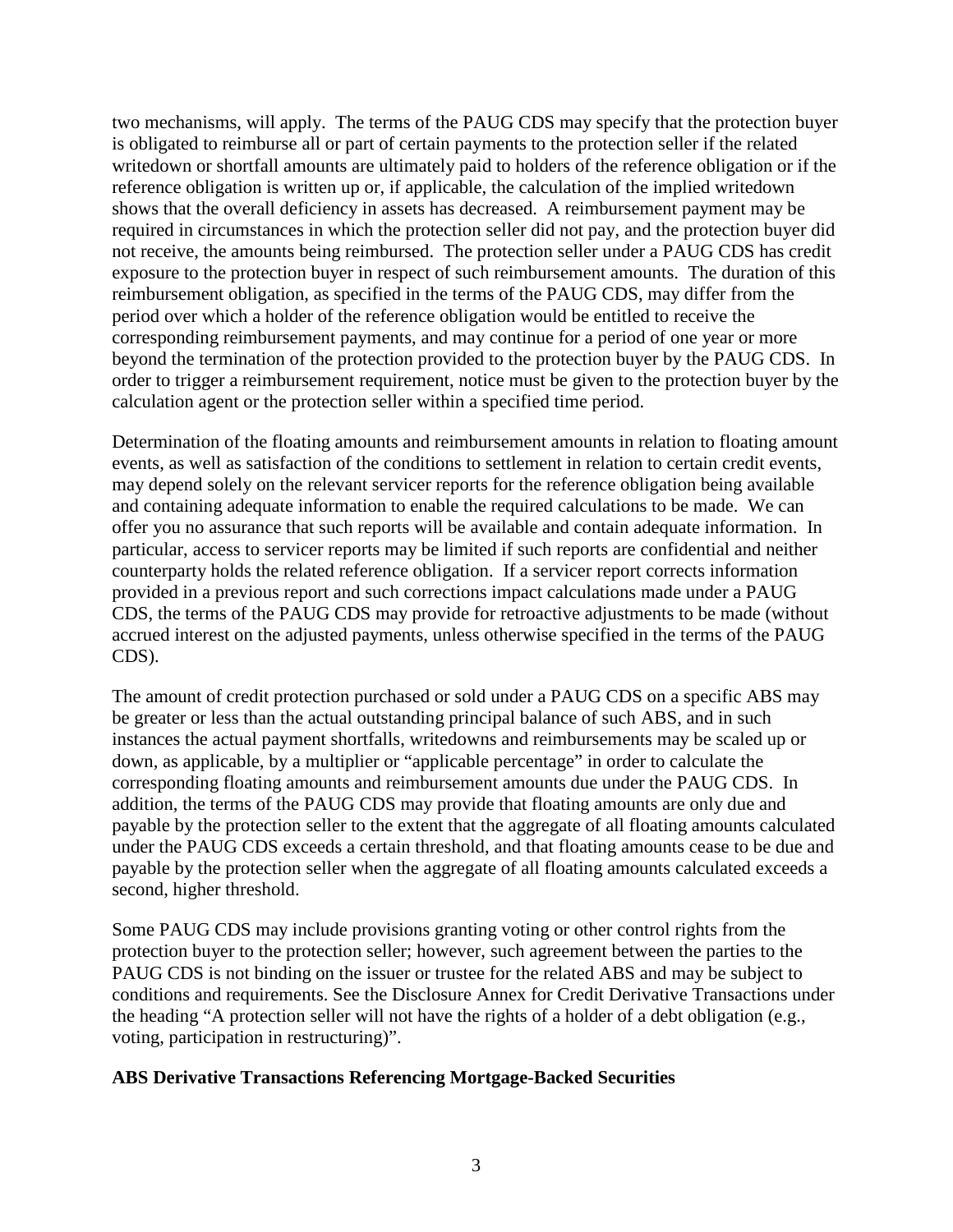A mortgage-backed security ("**MBS**") is a security that entitles the holder to receive payments that depend on the cash flow from a discrete pool of residential or commercial mortgage loans. A MBS is typically issued by a trust or other special purpose entity (collectively, "**SPE**") that holds the underlying mortgage loans. A single SPE may issue multiple classes (or tranches) of MBSs, each having a different priority with respect to defaults and/or prepayments of principal on the mortgage loans held by the SPE. A holder of a MBS may be entitled to a fixed rate of interest, or may be entitled only to an amount based on actual cash flows realized on the underlying mortgage loans during a given period (subject to the rules that allocate such cash flow among the various tranches). Even if a given MBS pays a fixed rate of interest, the SPE issuer will pay such fixed amount only if it has sufficient available funds, which will generally depend on the cash flows on the underlying mortgage loans.

A holder of a MBS is subject to a number of risks, including:

- the risk of default on the underlying mortgage loans;
- the risk that the underlying mortgage loans will be prepaid when general interest rates are low, forcing the holder to reinvest in a lower interest rate environment; and
- the risk that general interest rates will rise, leaving the holder with an entitlement to below-market interest rates on the MBS that will have a longer duration due to the lack of prepayments.

Generally, the impact of default on the underlying mortgage loans is greater the more junior the MBS tranche. A party to an ABS Derivative Transaction who has a long position with respect to underlying MBSs (such as the protection seller in a CDS referencing MBS) will also be subject to these risks.

The SPE issuing a MBS may be created by a private entity, by a government-sponsored enterprise ("**GSE**") such as the Federal National Mortgage Association ("**Fannie Mae**") or the Federal Home Loan Mortgage Corporation ("**Freddie Mac**") or by a governmental agency such as the Government National Mortgage Association ("**Ginnie Mae**"). We refer to any such MBS as an "**agency MBS**". The cash flows on certain MBSs may be guaranteed by a GSE or by Ginnie Mae. It is important to understand that any guarantee by a GSE is subject to the credit risk of the GSE and is not backed by the full faith and credit of the United States Government.

There are many different types of MBS. You should carefully review and understand the characteristics of the MBSs underlying any Credit Transaction you may enter into, including:

- whether the underlying mortgage loans are residential or commercial;
- if the underlying mortgage loans are residential, the credit profile of the underlying borrowers, the debt-to income ratio of the borrowers and the loan-to-value ratio of the mortgages and whether the underlying mortgage loans are first lien or junior lien;
- whether the underlying mortgage loans are fixed rate or adjustable rate and whether they are fully amortizing, interest only or permit the capitalization of interest;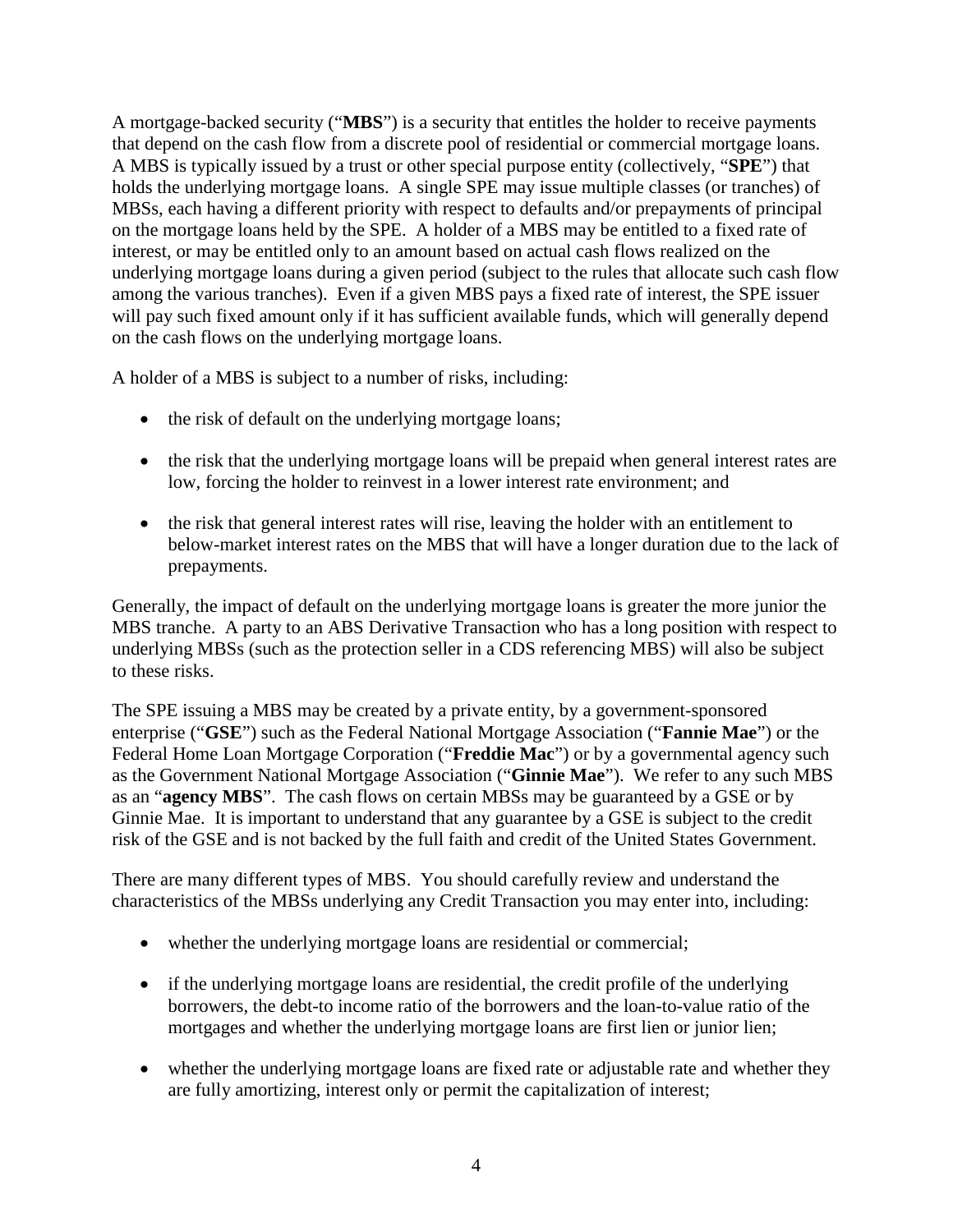- the rules governing the priority and other characteristics of the specific MBS tranche;
- whether the MBS is guaranteed by a GSE or governmental agency;
- the degree of concentration of the underlying mortgage loans in terms of salient characteristics;
- the current delinguency rate on the underlying mortgage loans; and
- if any credit support is provided for the MBS in the form of a third-party guarantee, insurance or otherwise, any limitations on the coverage of that credit support and the creditworthiness of the applicable credit support provider.

It is important to understand these characteristics of a MBS because they may have a significant effect on the likelihood that there will be losses on the MBS, which may affect the Transaction Economics.

We or our affiliates may act as sponsor, originator, servicer, underwriter, trustee, swap provider or in other capacities with respect to one or more MBSs that underlie any Credit Transaction we enter into with you. We and our affiliates will have no obligation to take your interests into account in acting in such capacities, and actions we or our affiliates may take and fees we may receive in such capacities may adversely affect the Transaction Economics.

# *CDS on MBS Index*

The parties to a CDS on a MBS index typically have rights and obligations as though they had entered into separate CDSs in respect of each MBS underlying the index, except that the parties may not be permitted to transfer or terminate the index CDS except as a whole (if they are otherwise entitled to do so). The portion of the total notional amount of the CDS that is attributable to each underlying MBS will depend on the rules of the index and may or may not be equal for all underlying MBSs. A CDS on a MBS index will generally involve the risks described under "Index CDS – General risks" in the Disclosure Annex for Credit Derivative Transactions.

MBS indices may be differentiated based on whether the mortgage loans underlying the underlying MBSs are residential or commercial, among other characteristics. You should carefully review and understand the characteristics of the MBSs underlying any Credit Transaction you may enter into. MBS indices comprising MBS tranches with lower priority generally have lower credit ratings and a greater risk of losses. However, it is important to understand that a high credit rating is no guarantee that there will not be losses, and the credit rating given upon issuance of a MBS may be downgraded over the term of the MBS. In real estate market downturns, even MBSs that are highly rated at issuance may experience significant losses.

The terms of a CDS on a MBS index may follow a different market convention depending on the characteristics of the underlying MBSs, including with respect to: (i) whether the underlying MBSs can experience implied writedowns; (ii) whether expected interest (as described above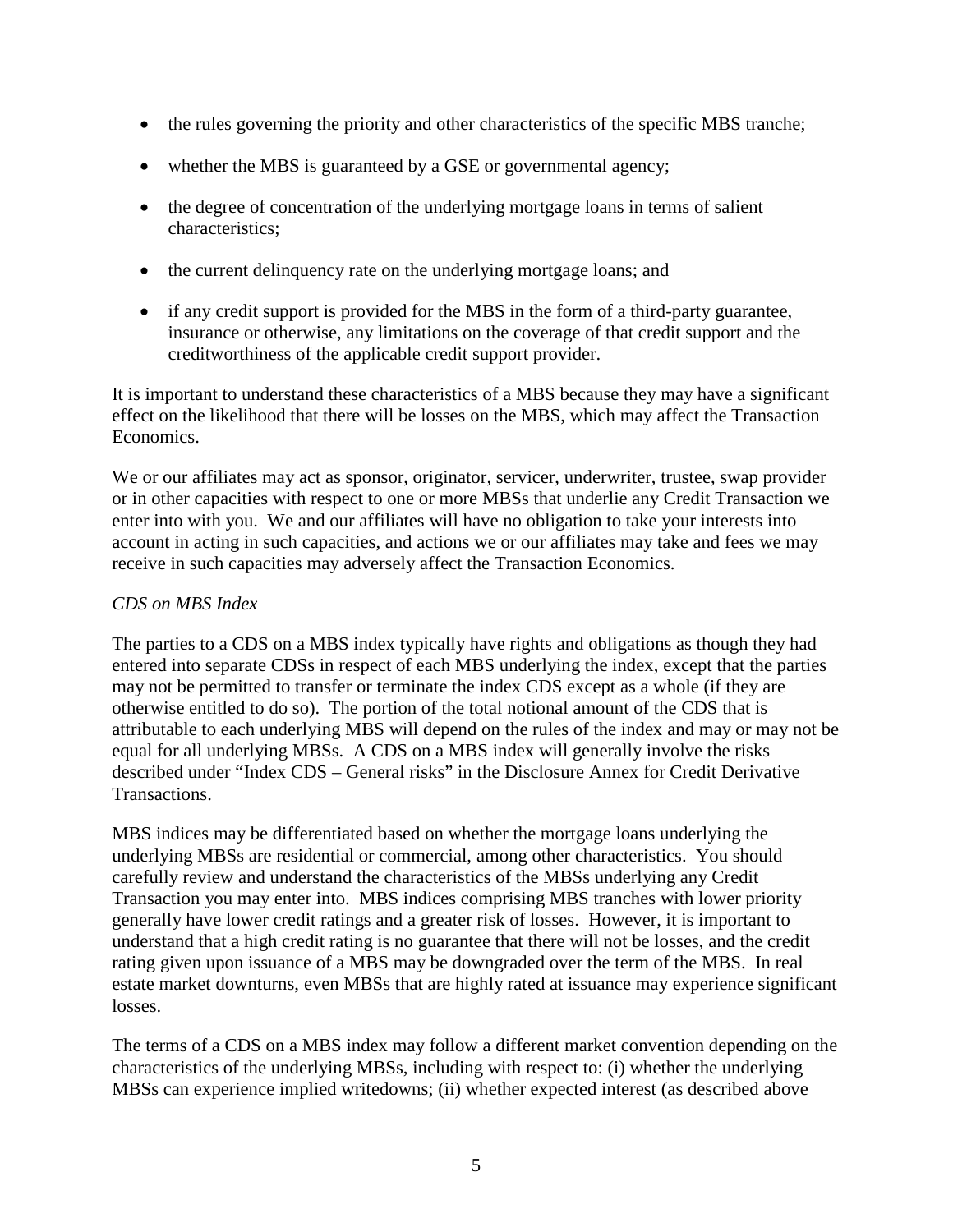under "Pay-as-you-go CDS") gives effect to a "weighted average coupon" or "weighted average rate" cap with respect to the underlying MBSs; and (iii) whether there is a cap on interest shortfall amounts. If a correction payment is required as a result of a correction being made to information on which a calculation or determination under the CDS was made, CDSs on MBS indices typically provide that the correction payment will be owed by the person who is the applicable counterparty at the time of the correction, even if that person was not the applicable counterparty at the time of the original payment.

## *TRS on MBS Index*

A TRS on a MBS index is an ABS Derivative Transaction that typically transfers the return on a specified underlying MBS index from one party to the other in exchange for a financing payment. The financing payment will typically be paid at a specified rate (which may be a floating benchmark rate, such as a LIBOR rate, that is reset periodically) by the party that has "long" exposure to the underlying MBS index (the "long party") to the party that has "short" exposure to the underlying MBS index (the "short party"). In exchange for the financing payment, if the return on the underlying MBS index is positive, the long party will receive a payment from the short party based on that return. However, if the return on the underlying MBS index is negative, the long party will owe a payment to the short party based on that negative return, in addition to the financing payment.

The return on an underlying MBS index will depend on whether the index represents only the interest component, only the principal component or both the interest and principal components of the underlying MBSs.

- If a MBS index represents only the interest component of the underlying MBSs, the return on the MBS index over a specified period will typically consist of the fixed rate of interest payable on the underlying MBSs plus any change (which may be positive or negative) in the "mark-to-market" value of the interest component of the underlying MBSs over that period. If the mark-to-market value of the interest component increases, or if it decreases by less than the interest payment, the return on the underlying MBS index will be positive and the short party will owe a payment to the long party based on that return. However, if the mark-to-market value of the interest component decreases by more than the interest payment, the return on the underlying MBS index will be negative and the long party will owe a payment to the short party based on that negative return, in addition to the financing payment.
- If a MBS index represents only the principal component of the underlying MBSs, the return on the MBS index over a specified period will typically consist of any payments of principal on the underlying MBSs over that period, as reflected in an "index factor" calculated by the index publisher, plus any change (which may be positive or negative) in the mark-to-market value of the principal component of the underlying MBSs. If the mark-to-market value of the principal component increases, or if it decreases by less than the principal payment reflected by the change in the index factor, the return on the underlying MBS index will be positive and the short party will owe a payment to the long party. However, if the mark-to-market value of the principal component decreases by more than the change in the index factor, the return on the underlying MBS index will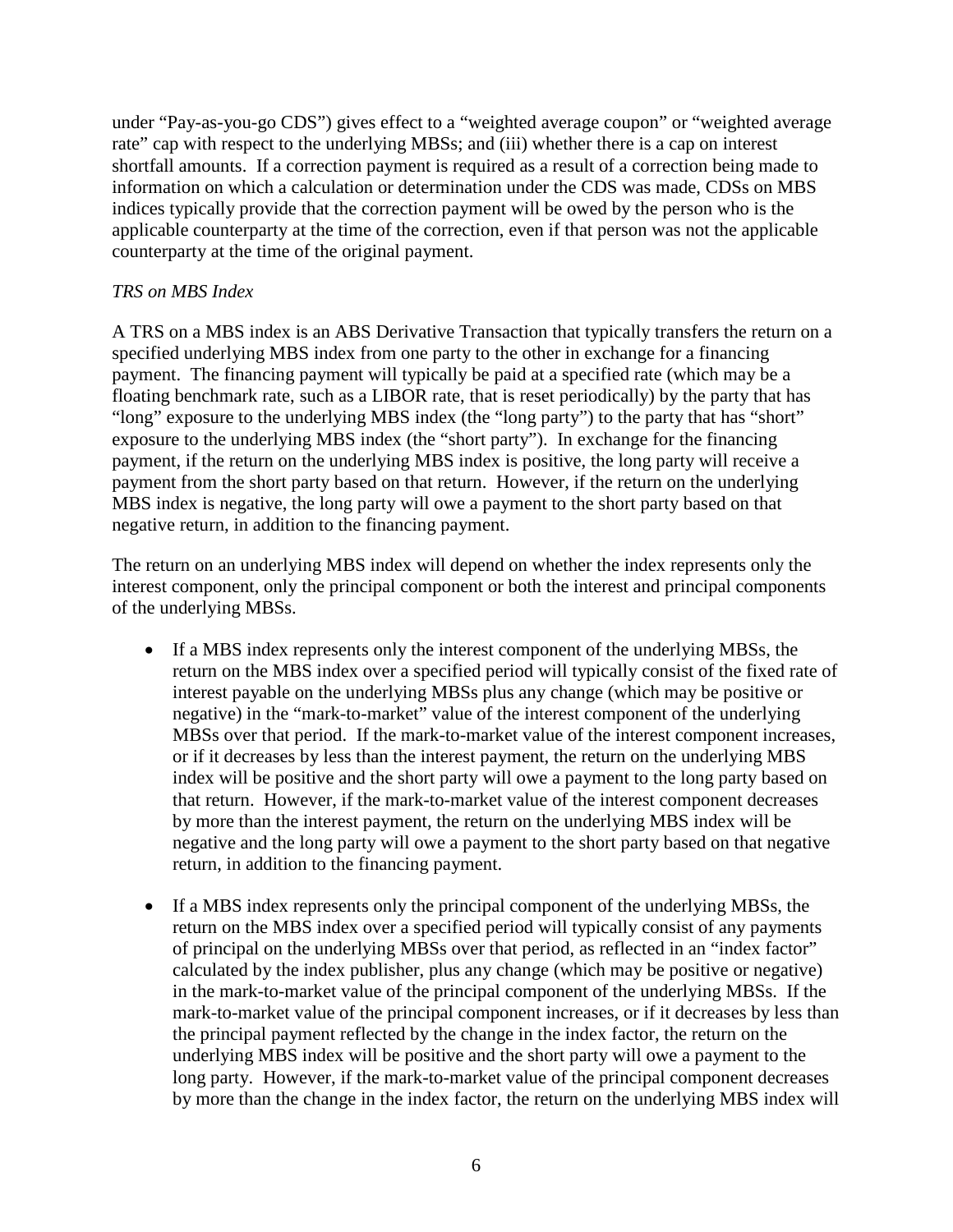be negative and the long party will owe a payment to the short party based on that negative return, in addition to the financing payment.

• If a MBS index represents the interest and principal components of the underlying MBSs, the return on the MBS index will reflect a combination of the two preceding bullets.

The mark-to-market value of the applicable component(s) may be determined based on the price of the MBS index as published by the index publisher, which may be determined based on a poll of dealers. Each dealer's submission in response to the poll will not represent an actual bid or offer for the applicable component(s). Dealers may not be required to employ any particular methodology in calculating values of the applicable component(s) for purposes of the poll, and the poll results may be significantly influenced by the different methodologies dealers choose to employ. We may be one of the dealers polled by the index publisher and, if so, our actions could affect the published price. In taking any such actions, we have no obligation to consider your interests as our counterparty. Our actions could affect the index and could adversely affect your Transaction Economics.

The value of a TRS on a MBS index will be affected significantly by the speed of prepayments on the underlying MBSs. In general, increased prepayments:

- will reduce the value, from the perspective of the long party, of a TRS on a MBS index representing only the interest component of underlying MBSs;
- will reduce the value, from the perspective of the short party, of a TRS on a MBS index representing only the principal component of underlying MBSs; and
- may increase or decrease the value of a TRS on a MBS index representing both the interest and principal components of underlying MBSs, depending on the circumstances.

Prepayments may occur for a variety of reasons, including because mortgagors refinance their mortgages to take advantage of lower rates or, in the case of certain agency MBSs, because defaults occur that require a federal agency to repurchase mortgages from the underlying pool. The speed of prepayments is affected by such factors as general interest rates, general economic conditions, lending capacity and homeowner turnover rates.

In some cases, your objective in entering into a TRS on a MBS index may be to hedge or offset other exposure you may have. There can be no assurance that payments under the TRS on a MBS index will match such other exposure. See "No assurance that you will achieve your hedging or other objectives" in the Disclosure Annex for Credit Derivative Transactions.

Please refer to "Total Return Swap" in the Disclosure Annex for Credit Derivative Transactions, which describes considerations that are generally relevant for a TRS on a MBS index. The words "total return" indicate that the TRS passes through the return on the applicable MBS index, but do not indicate that there is any reinvestment of coupon or prepayments.

*Markit MBS Indices*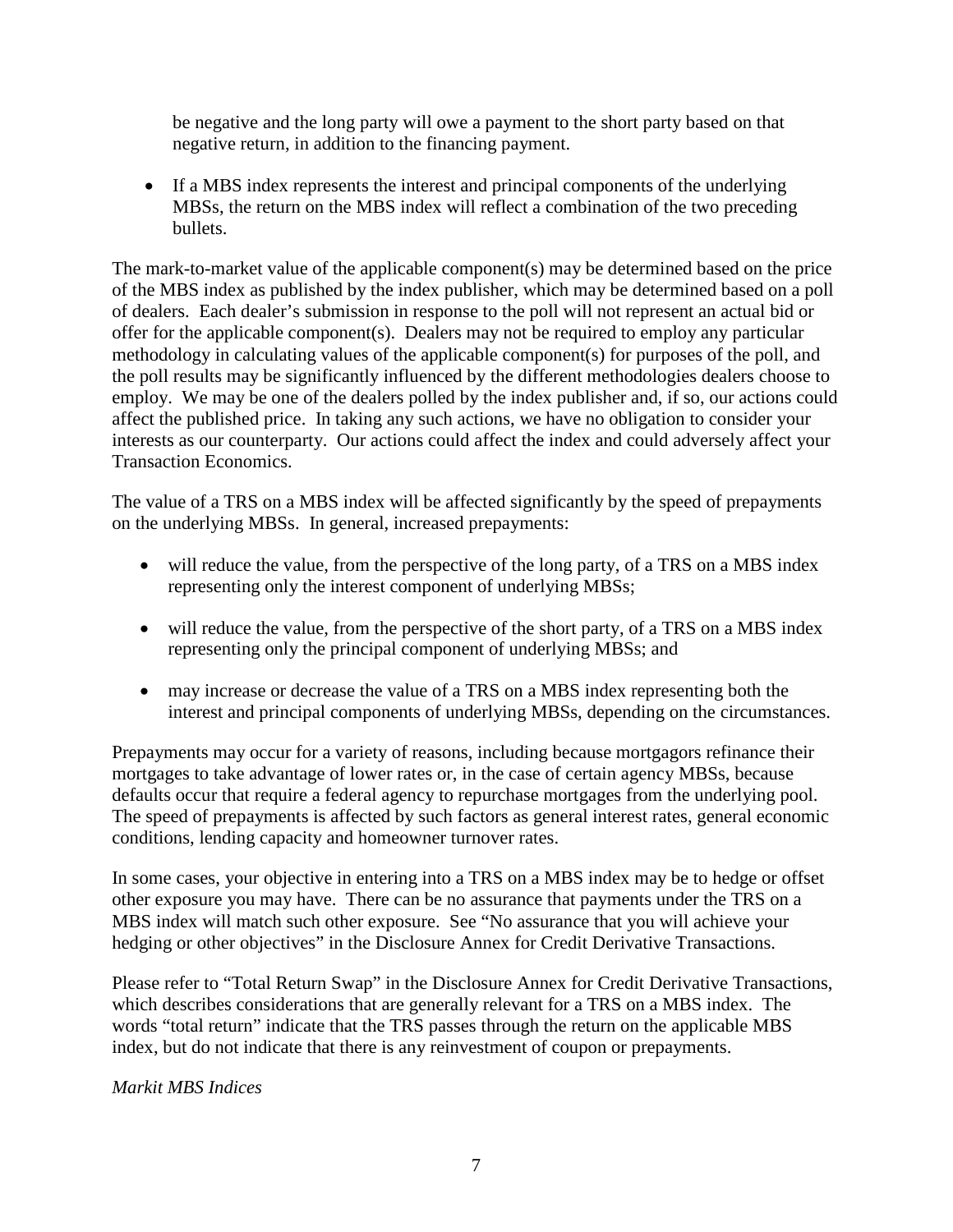Markit Group Limited (together with its affiliates, "**Markit**") publishes a number of MBS indices, including the following CDS indices:

- ABX, a family of subprime residential MBS indices;
- PrimeX, a family of prime residential MBS indices excluding agency MBSs; and
- CMBX, a family of commercial MBS indices;

and the following TRS indices:

- MBX, a family of residential agency MBS indices;
- IOS, a family of indices referencing the interest component of residential agency MBSs;
- PO, a family of indices referencing the principal component of residential agency MBSs; and
- TRX II, a family of commercial MBS indices.

Important information about ABS Derivative Transactions linked to a Markit-published index may be found on Markit's website at [www.markit.com.](http://www.markit.com/) The information on Markit's website includes the standard terms supplement for the applicable ABS Derivative Transaction, the most recent and archived annexes of reference obligations for the applicable index and the rules of the applicable index. If any ABS Derivative Transaction is cleared through a clearinghouse, the rules, by-laws and procedures of the clearinghouse will govern the cleared ABS Derivative Transaction and define its terms, which may differ from those contained on Markit's website. See Section II.B. – "You should review carefully each Transaction's particular structure, including terms incorporated by reference" – of the General Disclosure Statement.

# **Balance Guaranteed Swaps**

A balance guaranteed swap is a derivative instrument in which the notional amount amortizes in part or in its entirety based upon the realized amortization of either a reference pool of assets or a tranche or securitized interest backed by a pool of assets. The uncertainty in the amortization schedule distinguishes balance guaranteed swaps from other amortizing swaps. The other terms of a balance guaranteed swap may or may not be linked to the reference pool, tranche or securitized interest to which the amortization of the notional amount is linked. The value of a balance guaranteed swap will depend on the factors that are relevant to those other terms, as well as on the realized and expected amortization of the underlying reference pool, tranche or securitized interest and the volatility of the amortization rate. The amortization rate and its volatility may be subject to significant uncertainty and will be affected by factors such as prepayments and defaults on the underlying assets. Because the amortization rate may be subject to significant uncertainty, valuation of a balance guaranteed swap may be difficult and require significant discretionary determinations to be made. When we calculate the value of a balance guaranteed swap for any purpose, including in the event of early termination of a balance guaranteed swap, our interests will be adverse to yours. See IV.A.6 – "Conflicts of Interest and